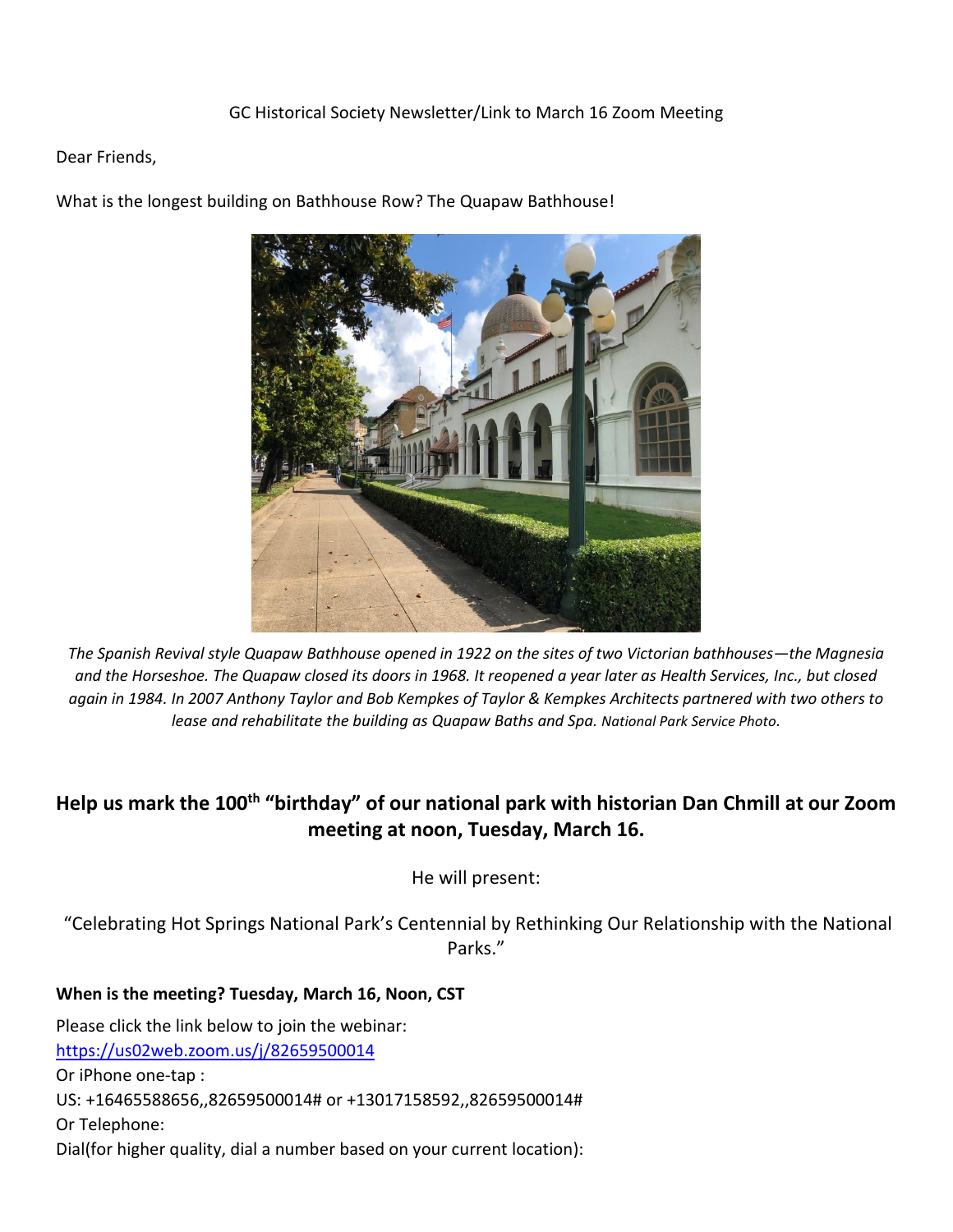US: +1 646 558 8656 or +1 301 715 8592 or +1 312 626 6799 or +1 669 900 9128 or +1 253 215 8782 or +1 346 248 7799

Webinar ID: 826 5950 0014

International numbers available:<https://us02web.zoom.us/u/kbHTqh1tvf>



*Jules Falk celebrates the thermal water at the Noble Fountain, Central Avenue and Reserve Street, ca 1917. In the background center is the Lamar Bathhouse with a pumping station at its right.*

Dan will point out that visitors often travel to the sixty-three national parks scattered across the United States under the impression that the parklands are wide expanses of untouched nature preserved in perpetuity for themselves and generations to enjoy. They are wild places innately separate from humans.

The public's unwillingness to let go of this romantic and ahistorical perception of the parks has confused the millions of visitors who have driven down Central Avenue and into Hot Springs National Park for the past one hundred years.

The park is set in the middle of a bustling town, and its namesake, the springs and their acclaimed thermal waters, no longer reside in nature, piped into hidden reservoirs and elegant bathhouses instead of bubbling up from the ground.

This situation, the result of constant innovation on the part of ordinary citizens and park administrators, has frustrated some, leading many to deem Hot Springs unworthy of its national park designation. But Dan argues that when we look at the park's history, not only was Hot Springs vital to the early American national park project, but the relationship between humans and the park's waters demonstrates a new and refreshing way to look at how the public can enjoy our national parks.

He believes that the park's centennial offers an excellent opportunity to remind us how the wonder of the natural world in our national parks does not vanish if humans are part of the equation. Instead of places preserved without people, the parks are, and have always been, places where humans interact with nature and learn something about the site and themselves.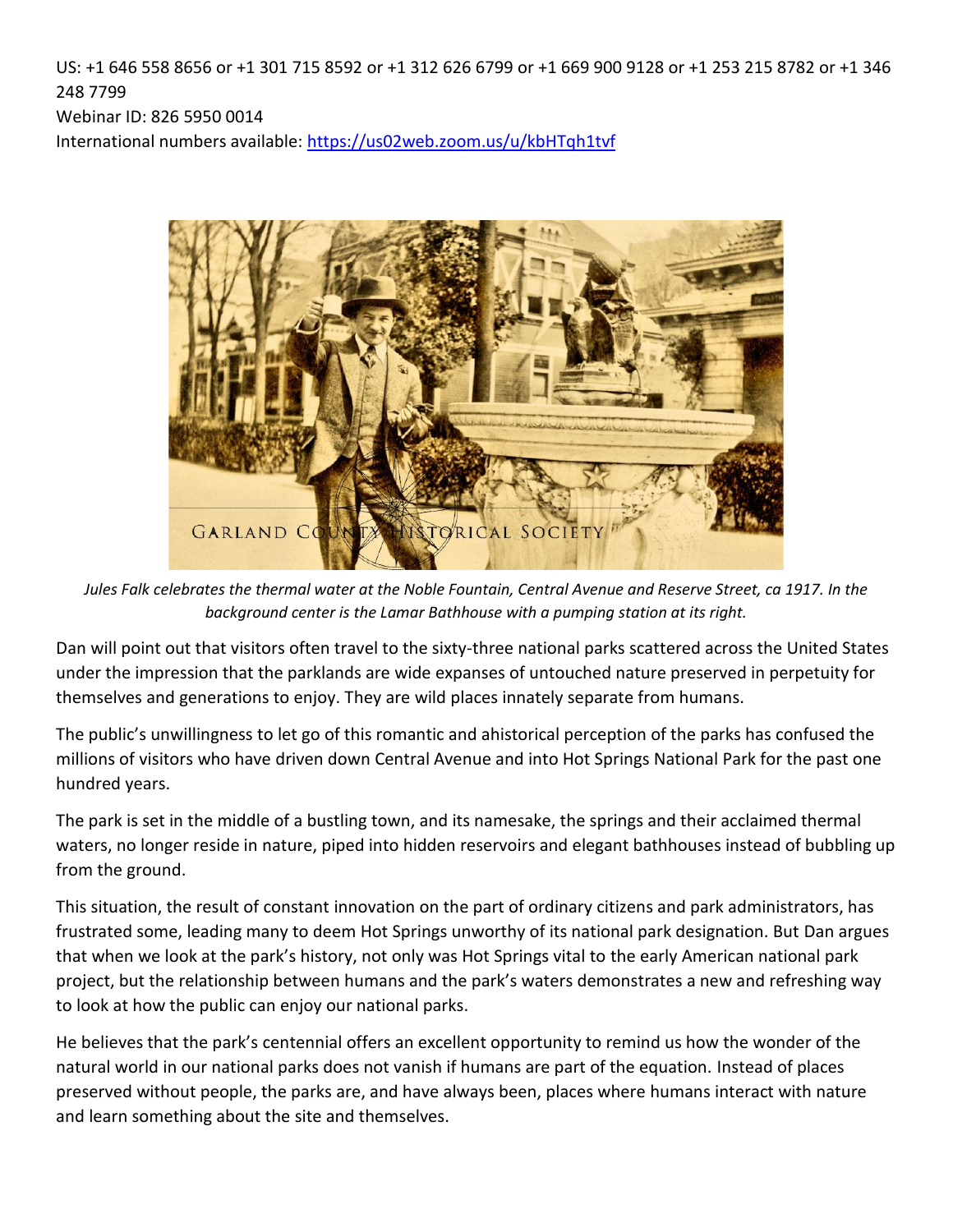Dan is a PhD Candidate in the History Department at the University of Kansas. He is trained as an environmental historian, a subfield of history that studies the relationships created between the human and non-human worlds across time and space. His dissertation, "Taking the Waters: A Hydrological History of Health and Leisure in Hot Springs National Park," bridges the often separate natural and human histories of Hot Springs.



*Visitors at the corner of Reserve Street and Central avenue, on February 12, 1921. A few weeks later, on March 4, 1921, Hot Springs Reservation officially became Hot Springs National Park. This south end of Bathhouse Row consisted of (right to left) a pump station, the first Lamar Bathhouse, and the Buckstaff Bathhouse.* 

We'll leave time after the presentation for questions.

Please share the Zoom link with friends!

Please read the copy of the February minutes at the end of this document. If you want to make any corrections or additions to them, please email or call me.



The Society was saddened at the recent passing of Clay Farrar. Clay was a board member and a volunteer for many years. He deeply loved Hot Springs and its history. He wrote many excellent articles for *The Record*, he spearheaded the expansion of our building in 2018, and he did much more.

Clay was a key member of the group that, in 1985, saved the town's National Park designation and sparked the government to turn the then-closed Fordyce Bathhouse into the park's Visitors Center. In the last few years he spearheaded the community's efforts to protect and re-purpose the former Army and Navy General Hospital campus.

We are deeply grateful for his passion for our history and for his leadership. He will be greatly missed.